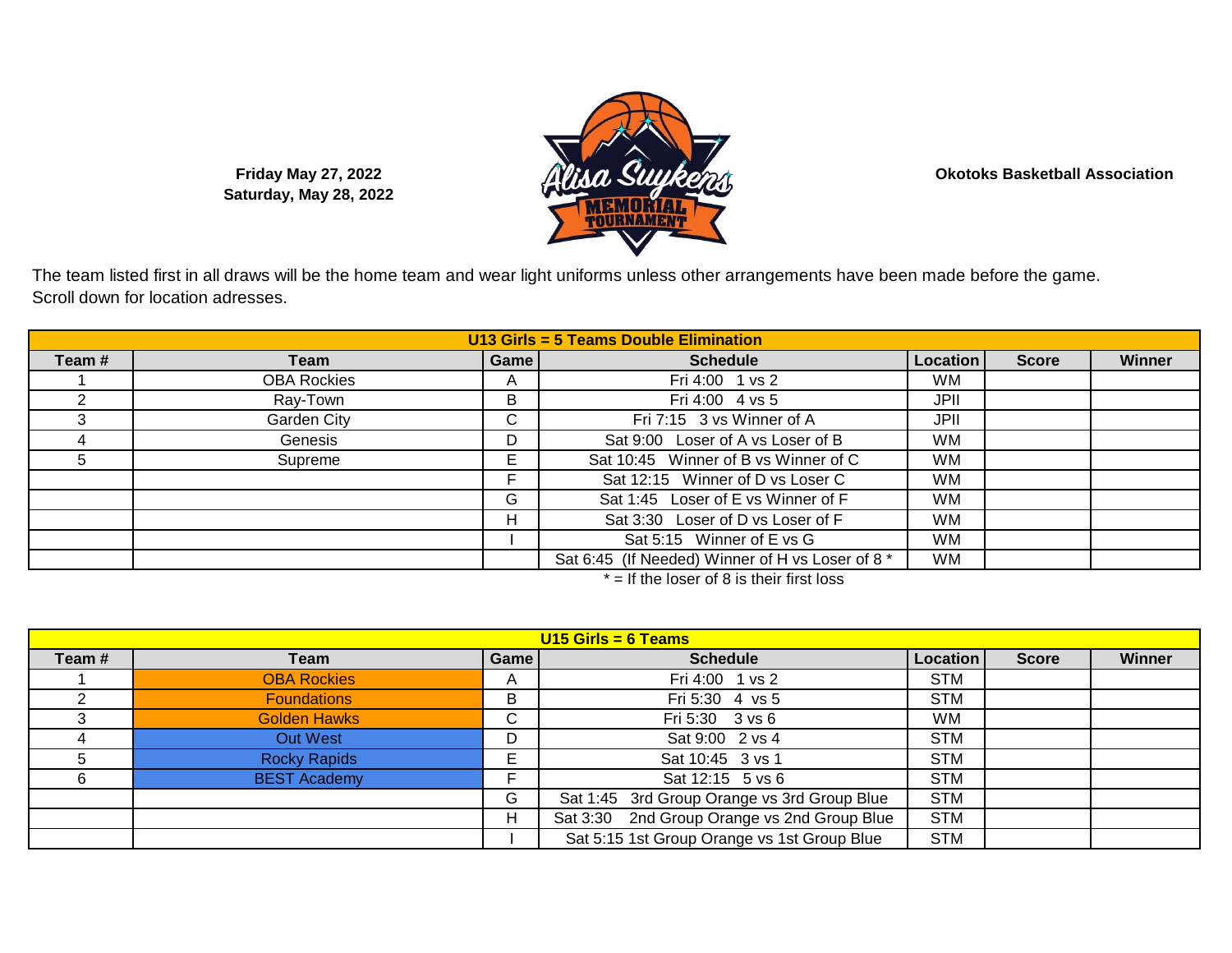| $U15$ Boys = 8 Teams |                             |      |                                          |                 |              |               |  |
|----------------------|-----------------------------|------|------------------------------------------|-----------------|--------------|---------------|--|
| Team #               | Team                        | Game | <b>Schedule</b>                          | <b>Location</b> | <b>Score</b> | <b>Winner</b> |  |
|                      | OBA U15 Boys                | A    | Fri 4:00 1 vs 2                          | <b>HTA</b>      |              |               |  |
|                      | Lethbridge Jr Rams - Jacobs | B    | Fri 5:30 5 vs 6                          | <b>HTA</b>      |              |               |  |
|                      | Coaldale Chaos              | C.   | Fri 5:30 3 vs 4                          | JPII            |              |               |  |
| 4                    | Jr Rams - Gibb              | D    | Fri 7:15 7 vs 8                          | <b>WM</b>       |              |               |  |
|                      | LCBC - Archibald            | F    | Sat 9:00 Loser Game A vs Loser Game B    | JPII            |              |               |  |
| հ                    | Foundations                 |      | Sat 10:45 Loser Game C vs Loser Game D   | JPII            |              |               |  |
|                      | Horizon Heat                | G    | Sat 9:00 Winner Game A vs Winner Game B  | OJ              |              |               |  |
|                      | Fernie Elevate              | н    | Sat 10:45 Winner Game C vs Winner Game D | OJ              |              |               |  |
|                      |                             |      | Sat 12:15 Loser Game E vs Loser Game F   | JPII            |              |               |  |
|                      |                             |      | Sat 1:45 Winner Game E vs Winner Game F  | <b>HTA</b>      |              |               |  |
|                      |                             | K.   | Sat 1:45 Loser Game G vs Loser Game H    | JPII            |              |               |  |
|                      |                             |      | Sat 3:30 Winner Game G vs Winner Game H  | <b>HTA</b>      |              |               |  |

## **Fri 7:15 FEATURE GAME FCHS**

| $HS$ Girls = 6 Teams |                       |      |                                             |             |              |               |  |  |
|----------------------|-----------------------|------|---------------------------------------------|-------------|--------------|---------------|--|--|
| Team#                | Team                  | Game | <b>Schedule</b>                             | Location    | <b>Score</b> | <b>Winner</b> |  |  |
|                      | <b>OBA Rockies</b>    | A    | Fri 2:30 1 vs 2                             | <b>STM</b>  |              |               |  |  |
|                      | <b>Magrath</b>        | B    | Fri 5:00 4 vs 5                             | <b>FCHS</b> |              |               |  |  |
|                      | <b>Fernie Elevate</b> | C    | Fri 7:15 3 vs 6                             | <b>HTA</b>  |              |               |  |  |
|                      | <b>Supreme Hoops</b>  | D    | Sat 9:00 2 vs 4                             | <b>FCHS</b> |              |               |  |  |
|                      | <b>Legends</b>        | E    | Sat 10:45 3 vs 1                            | <b>FCHS</b> |              |               |  |  |
|                      | <b>Coaldale Chaos</b> |      | Sat 12:15 5 vs 6                            | <b>FCHS</b> |              |               |  |  |
|                      |                       | G    | Sat 1:45 3rd Group Orange vs 3rd Group Blue | <b>FCHS</b> |              |               |  |  |
|                      |                       | H    | Sat 3:30 2nd Group Orange vs 2nd Group Blue | <b>FCHS</b> |              |               |  |  |
|                      |                       |      | Sat 5:15 1st Group Orange vs 1st Group Blue | <b>FCHS</b> |              |               |  |  |